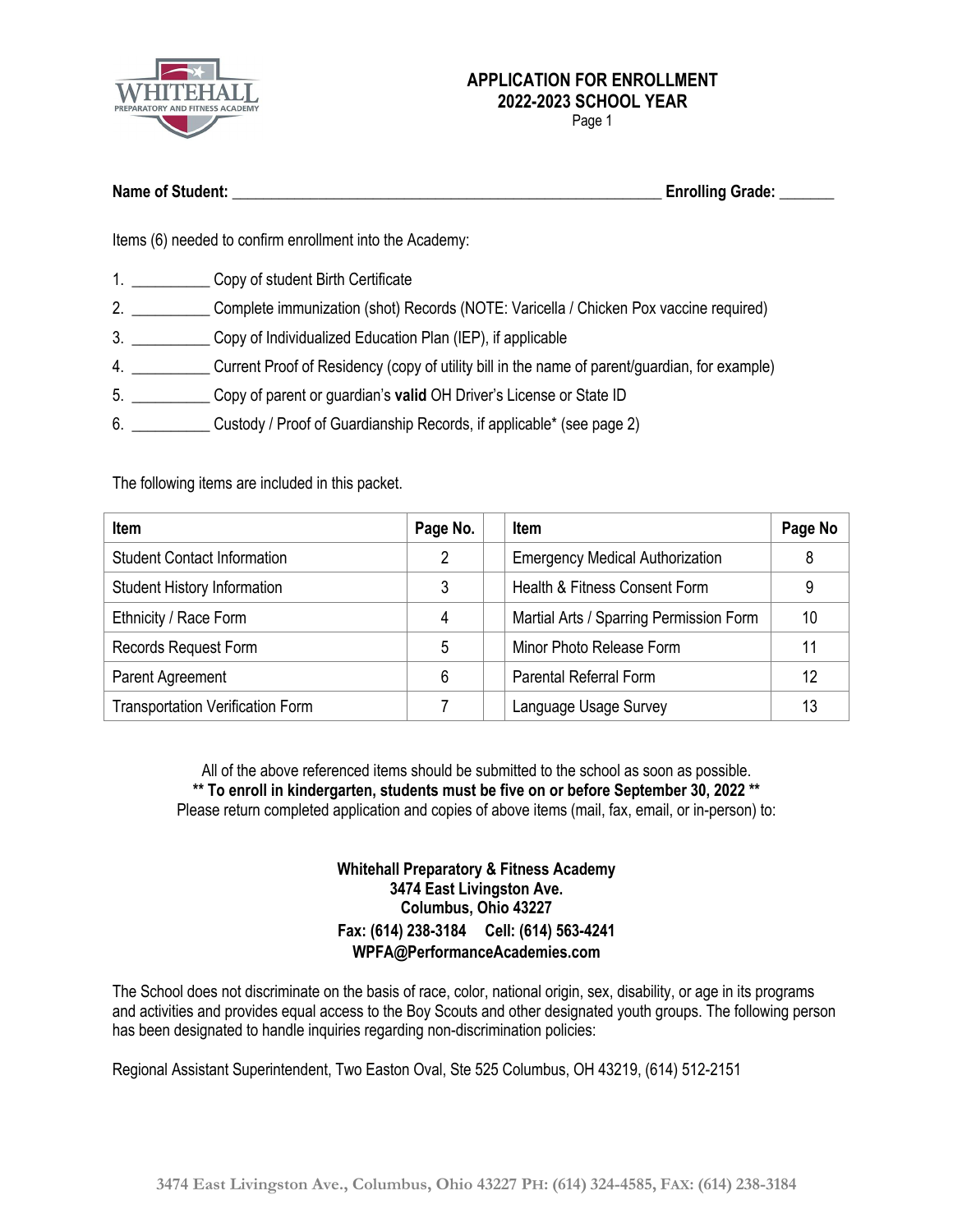

Page 2

## **STUDENT CONTACT INFORMATION**

| Student's Name:<br>(As it appears on Birth Certificate) (First)                                                                                                                                                                          |                                                                                            | (Middle)            |              | (Last)                                                                                                                                                                                                                                                                                                                                                                                          |
|------------------------------------------------------------------------------------------------------------------------------------------------------------------------------------------------------------------------------------------|--------------------------------------------------------------------------------------------|---------------------|--------------|-------------------------------------------------------------------------------------------------------------------------------------------------------------------------------------------------------------------------------------------------------------------------------------------------------------------------------------------------------------------------------------------------|
|                                                                                                                                                                                                                                          |                                                                                            |                     |              |                                                                                                                                                                                                                                                                                                                                                                                                 |
|                                                                                                                                                                                                                                          |                                                                                            |                     |              |                                                                                                                                                                                                                                                                                                                                                                                                 |
| Student's Social Security Number: __________<br>(A social security number helps schools properly identify students. This is a voluntary request and is not required for enrollment)                                                      |                                                                                            | Grade in 2022-2023: |              |                                                                                                                                                                                                                                                                                                                                                                                                 |
| Date of Birth: (M/F) City of Birth Canada Context: Case CM/F)                                                                                                                                                                            |                                                                                            |                     |              |                                                                                                                                                                                                                                                                                                                                                                                                 |
|                                                                                                                                                                                                                                          | *** Please enter all possible information for mother / father / guardian as it applies.*** |                     |              |                                                                                                                                                                                                                                                                                                                                                                                                 |
| Parent or Legal Guardian*: <u>(First)</u> (Example 2014) (Last) Relationship: 2014 Relationship: 2014)                                                                                                                                   |                                                                                            |                     |              |                                                                                                                                                                                                                                                                                                                                                                                                 |
|                                                                                                                                                                                                                                          |                                                                                            |                     |              |                                                                                                                                                                                                                                                                                                                                                                                                 |
|                                                                                                                                                                                                                                          |                                                                                            |                     |              |                                                                                                                                                                                                                                                                                                                                                                                                 |
|                                                                                                                                                                                                                                          |                                                                                            |                     |              |                                                                                                                                                                                                                                                                                                                                                                                                 |
|                                                                                                                                                                                                                                          |                                                                                            |                     |              |                                                                                                                                                                                                                                                                                                                                                                                                 |
|                                                                                                                                                                                                                                          |                                                                                            |                     |              |                                                                                                                                                                                                                                                                                                                                                                                                 |
| 2 <sup>nd</sup> Parent or Legal Guardian: (First) (Last) (Last) Relationship: 2014 Relationship: 2014 Relationship: 2014 Relationship: 2014 Relationship: 2014 Relationship: 2014 Relationship: 2014 Relationship: 2014 Relationship: 20 |                                                                                            |                     |              |                                                                                                                                                                                                                                                                                                                                                                                                 |
|                                                                                                                                                                                                                                          | (First)                                                                                    |                     |              |                                                                                                                                                                                                                                                                                                                                                                                                 |
|                                                                                                                                                                                                                                          |                                                                                            |                     |              |                                                                                                                                                                                                                                                                                                                                                                                                 |
|                                                                                                                                                                                                                                          |                                                                                            |                     |              |                                                                                                                                                                                                                                                                                                                                                                                                 |
|                                                                                                                                                                                                                                          |                                                                                            |                     |              |                                                                                                                                                                                                                                                                                                                                                                                                 |
|                                                                                                                                                                                                                                          |                                                                                            |                     |              |                                                                                                                                                                                                                                                                                                                                                                                                 |
| Student is a dependent of a member of the Active Duty Armed Forces? Yes ______ No _____                                                                                                                                                  |                                                                                            |                     |              |                                                                                                                                                                                                                                                                                                                                                                                                 |
| Student is a dependent of a member of the National Guard? Yes ________ No _______                                                                                                                                                        |                                                                                            |                     |              |                                                                                                                                                                                                                                                                                                                                                                                                 |
| standing upon an equality when making the designation (See ORC Sec. 3109.042).                                                                                                                                                           |                                                                                            |                     |              | An unmarried female who gives birth to a child is the sole residential parent and legal custodian of the child until a court of<br>competent jurisdiction issues an order designating another person as the residential parent and legal custodian. A court<br>designating the residential parent and legal custodian of a child described in this section shall treat the mother and father as |
| For Office Use Only:                                                                                                                                                                                                                     |                                                                                            |                     |              |                                                                                                                                                                                                                                                                                                                                                                                                 |
| Start Date:                                                                                                                                                                                                                              | <b>District of Residence:</b>                                                              |                     | Accepted By: |                                                                                                                                                                                                                                                                                                                                                                                                 |

*SSID\_\_\_\_\_\_\_\_\_\_\_\_\_\_\_\_\_\_\_\_\_\_\_\_\_\_\_\_\_\_\_\_\_\_\_ CSADM\_\_\_\_\_\_\_\_\_\_\_\_\_ EMIS\_\_\_\_\_\_\_\_\_\_\_\_\_\_ Assign.Teach.\_\_\_\_\_\_\_\_\_\_\_\_\_\_\_\_\_\_\_\_\_\_\_\_*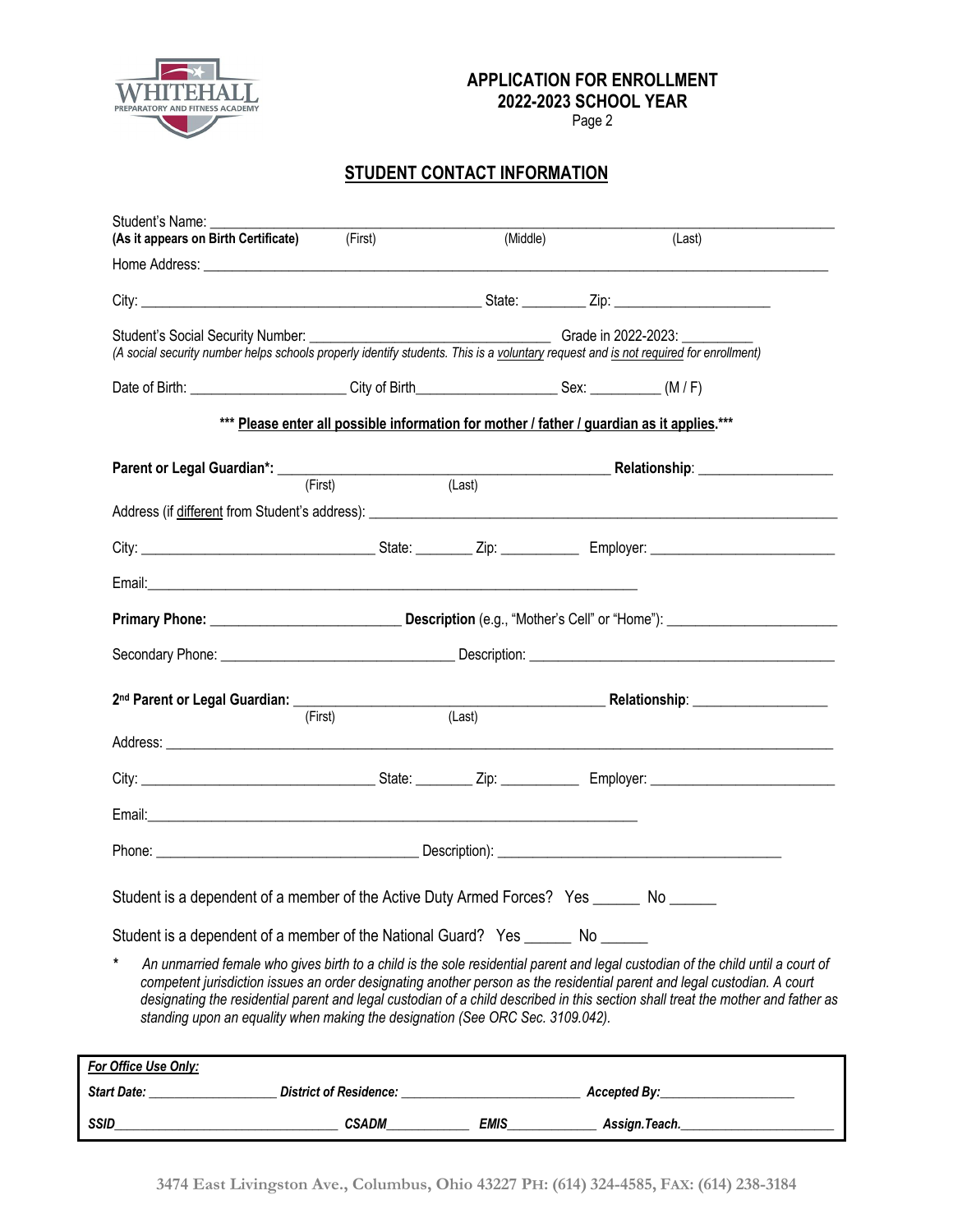

Page 3

## **STUDENT HISTORY INFORMATION**

|                                                        |                                                                                                                                                                                               |       | Enrolling Grade: ______ |
|--------------------------------------------------------|-----------------------------------------------------------------------------------------------------------------------------------------------------------------------------------------------|-------|-------------------------|
|                                                        |                                                                                                                                                                                               |       |                         |
| Please list all other children living with the family. |                                                                                                                                                                                               |       |                         |
| Name                                                   | <b>Birth Date</b>                                                                                                                                                                             | Grade | <b>School Attending</b> |
|                                                        |                                                                                                                                                                                               |       |                         |
|                                                        | Has your student ever received counseling or psychological testing? Yes ______ No ______                                                                                                      |       |                         |
|                                                        | Does your student have an active Individualized Education Plan (IEP)? Yes ______ No _____                                                                                                     |       |                         |
|                                                        | Has your student experienced any physical, emotional, mental, or social problems within the past two school years?                                                                            |       |                         |
|                                                        |                                                                                                                                                                                               |       |                         |
|                                                        |                                                                                                                                                                                               |       |                         |
|                                                        | Has your student ever been: Suspended _______ Expelled ______ No ______                                                                                                                       |       |                         |
|                                                        |                                                                                                                                                                                               |       |                         |
|                                                        | Please describe any special needs that your student may require including medical conditions, physical limitations, or<br>other special needs of which you would like the school to be aware: |       |                         |
|                                                        |                                                                                                                                                                                               |       |                         |
|                                                        |                                                                                                                                                                                               |       |                         |
|                                                        | c. Medications to be given to the student during the school day: Yes ___________ No _________                                                                                                 |       |                         |
|                                                        | If yes, please describe (you must also sign a medication permission form): ___________________________________                                                                                |       |                         |
|                                                        |                                                                                                                                                                                               |       |                         |
|                                                        |                                                                                                                                                                                               |       |                         |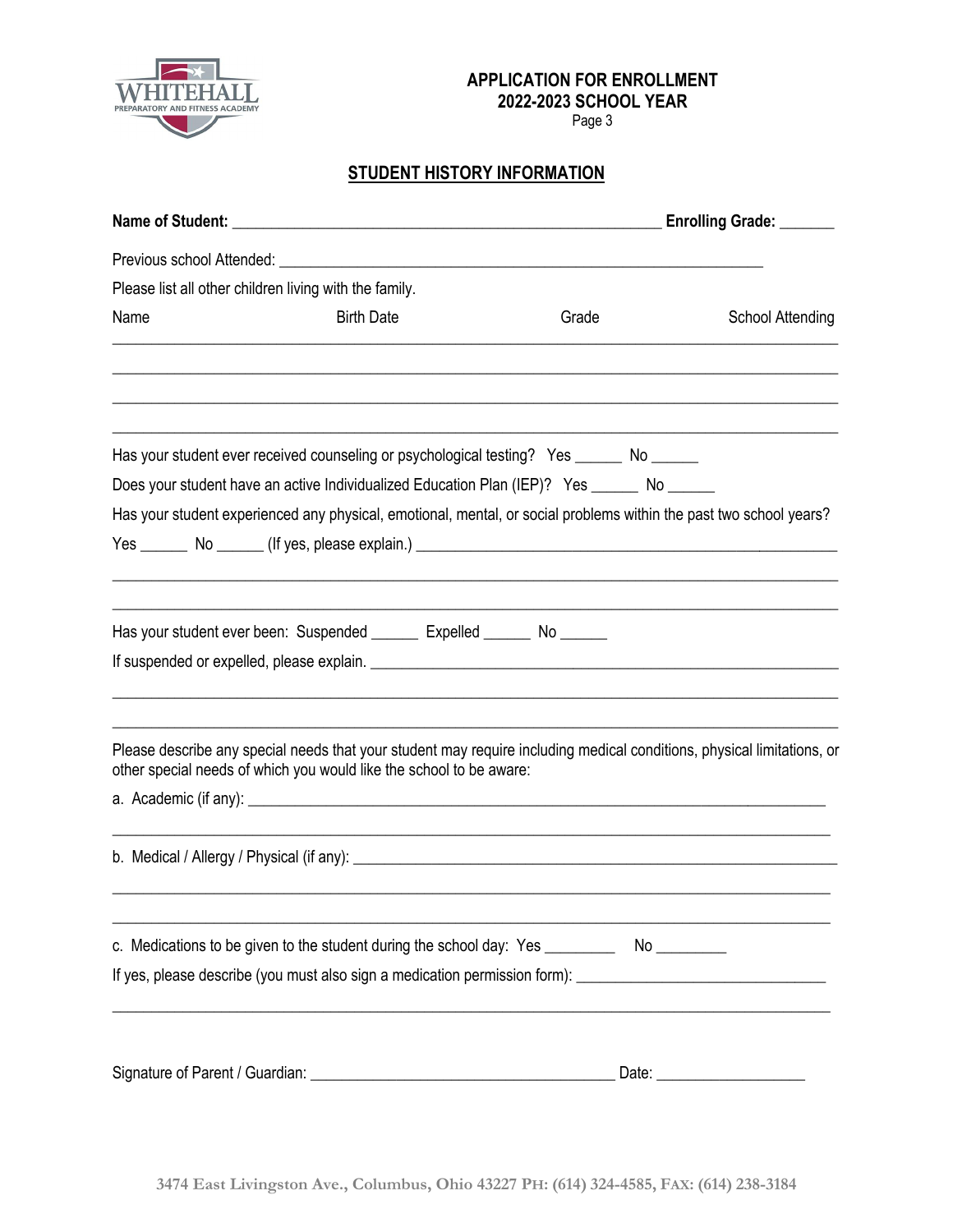

#### **ETHNICITY / RACE DATA COLLECTION FORM**

(Required by Federal regulations)

**Name of Student: \_\_\_\_\_\_\_\_\_\_\_\_\_\_\_\_\_\_\_\_\_\_\_\_\_\_\_\_\_\_\_\_\_\_\_\_\_\_\_\_\_\_\_\_\_\_\_\_\_\_\_\_\_\_\_ Enrolling Grade: \_\_\_\_\_\_\_**

The United States Department of Education has issued guidelines requiring the collection of data on race and ethnicity for public school students. The federal government, which requires all states to collect this information, has developed a new way to report ethnicity and race that includes new categories.

If the following questions are not answered by the parent or guardian, the District Enrollment Officer will be required use observation identification to determine the student's designation. The determination will be reported to the parent or guardian.

## **Part I – Is this student of Hispanic/Latino heritage?** (Choose only one)

\_\_\_\_\_ No, not Hispanic / Latino

Yes, Hispanic / Latino (A person of Cuban, Mexican, Puerto Rican, South or Central American or other Spanish culture or origin, regardless of race.)

The above question is about ethnicity, not race. No matter what you selected above, please continue to answer Part II by checking one or more options to indicate what you consider your student's race to be.

**Part II – Race** (Choose one or more, regardless of Ethnicity)

\_\_\_\_\_ American Indian or Alaskan Native

\_\_\_\_\_ Asian

\_\_\_\_\_ Black or African American

\_\_\_\_\_ Native Hawaiian or Other Pacific Islander

**White** 

Parent / Guardian Signature: \_\_\_\_\_\_\_\_\_\_\_\_\_\_\_\_\_\_\_\_\_\_\_\_\_\_\_\_\_\_\_\_\_\_\_\_\_Date\_\_\_\_\_\_\_\_\_\_\_\_\_\_\_\_\_\_

#### **FOR OFFICE USE ONLY**

Parent/Guardian chose not to complete Ethnicity/Race information and determination was made by the Academy.

Enrollment Officer **Enrollment Officer**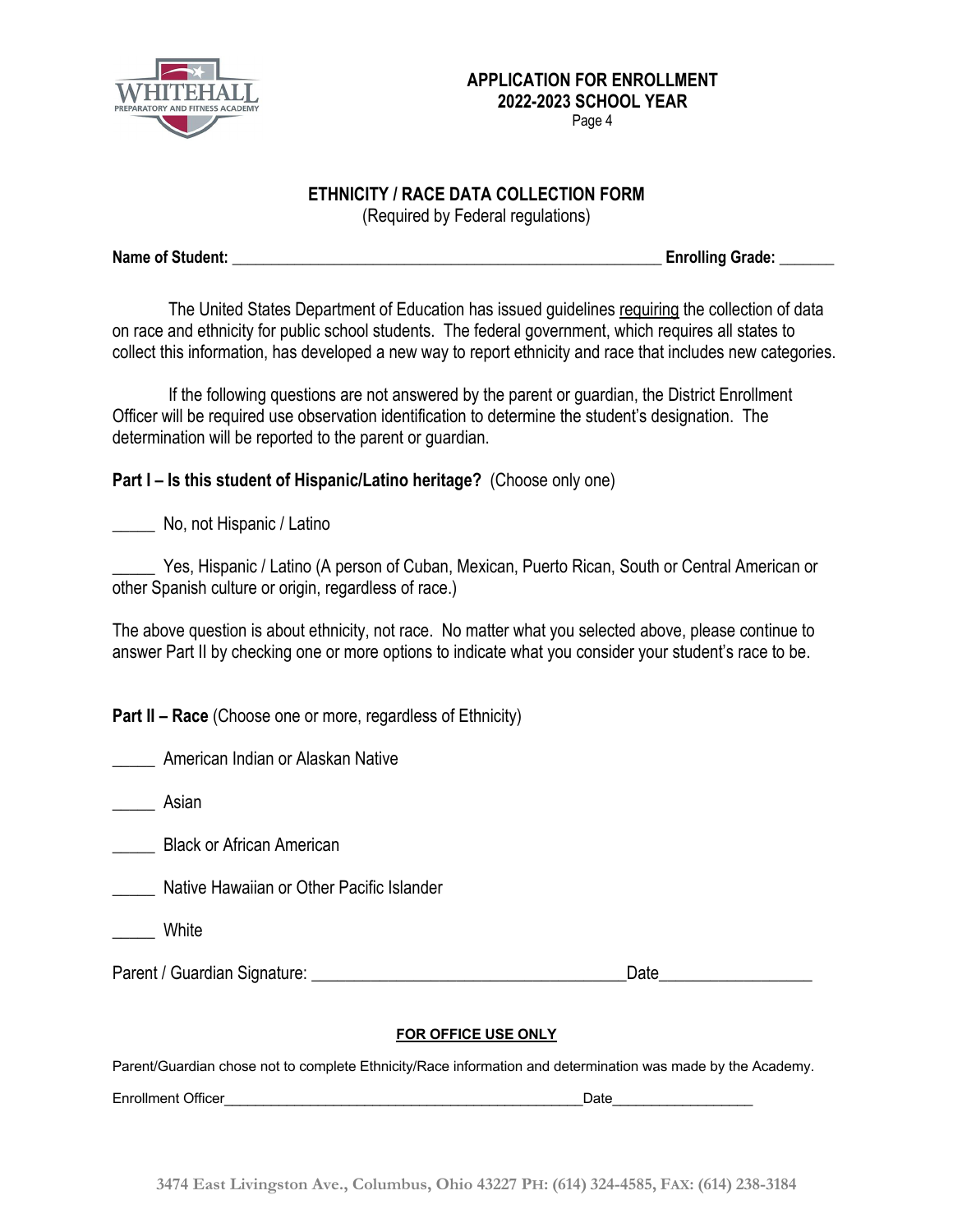

Page 5

## **RECORDS REQUEST FORM**

| <b>1st REQUEST</b>                                                       | <b>Example 2nd REQUEST</b> | <b>Example 25 Start Street 3rd REQUEST</b> |  |  |  |
|--------------------------------------------------------------------------|----------------------------|--------------------------------------------|--|--|--|
|                                                                          |                            |                                            |  |  |  |
|                                                                          |                            |                                            |  |  |  |
| Please transfer the permanent student records for the following student. |                            |                                            |  |  |  |
|                                                                          |                            |                                            |  |  |  |
|                                                                          |                            |                                            |  |  |  |
|                                                                          |                            |                                            |  |  |  |
| Please mail, e-mail, or fax the student's record to:                     |                            |                                            |  |  |  |

### **IRN 000509 Whitehall Preparatory & Fitness Academy 3474 East Livingston Ave. Columbus, Ohio 43227 Fax: (614) 238-3184 WPFA@PerformanceAcademies.com**

The records to be release should include:

- Academic (Grade Card, OST, diagnostic, RIMPs, KRA, and/or other standardized tests)
- Discipline
- Attendance Records and SSID
- Health / Medical / Immunization Records
- All Special Education Records (including IEPs, BIPs, MFEs, and ETRs)
- ELL/LEP Records and Assessments

*\*\* In accordance with the Family Educational Rights and Privacy Act, parental permission is no longer required when records are requested by authorized school personnel \*\**

| <b>For Office Use Only:</b>                        |                    |
|----------------------------------------------------|--------------------|
| Date Records Request Sent                          |                    |
| This child's first day of attendance was / will be | <b>Verified by</b> |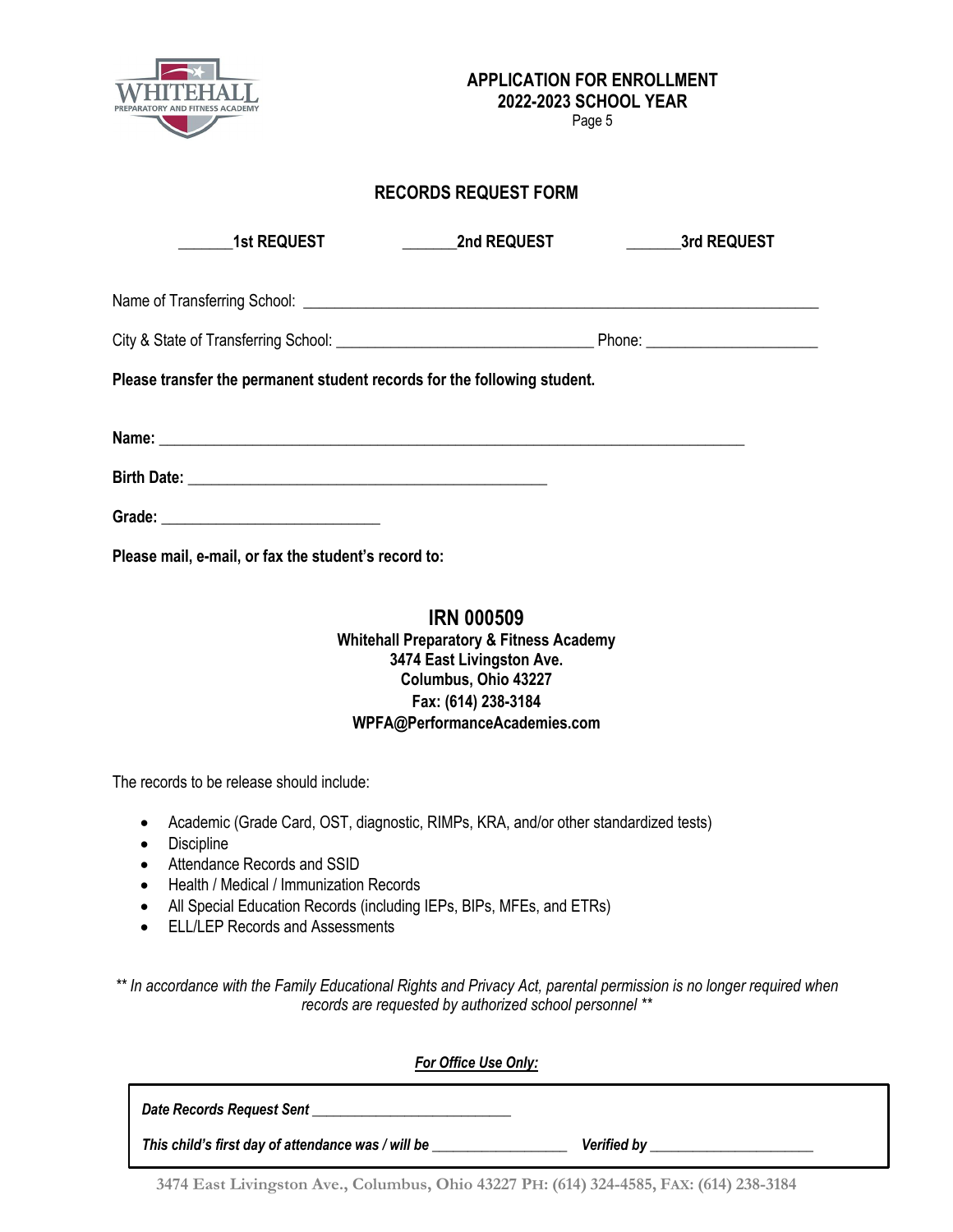

Page 6

## **PARENT AGREEMENT**

The parent or guardian of a child attending the Academy must:

- 1. Transport student to and from school on time daily, unless parent has opted to use district-provided transportation. Parents or designee must also be available to transport children who must be removed from school due to illness or other circumstances.
- 2. Adhere to the school schedule as well as the occasional cancellation of classes.
- 3. Adhere to the school schedule for arrival and dismissal times. Absenteeism, tardiness, and late dismissals (not pre-arranged) will not be tolerated.
- 4. Ensure that daily homework assignments are completed.
- 5. Participate in a minimum of twenty (20) parent/family volunteer hours per academic year, which may include Parent Teacher Organization (PTO) attendance, driving to/from field trips, classroom / office assistance, and / or fundraising.
- 6. Ensure that your child meets all immunization requirements for the State of Ohio and meets all school requirements if the child has special health needs.
- 7. Keep child at home if he / she has a communicable disease or temperature above 99.8 degrees.
- 8. Attend meetings of the Parent Teacher Organization (PTO) once a month.
- 9. Attend all parent / teacher conferences.
- 10. Meet the uniform requirements of the school and ensure that your child is in complete uniform each day of class.
- 11. Understand that the Academy is a community school established under Chapter 3314 of the Revised Code. The school is a public school and students enrolled in and attending the school are required to take proficiency tests and other examinations prescribed by law. In addition, there may be other requirements for students at the school that are prescribed by law. Students who have been excused from the compulsory attendance law for the purpose of home education as defined by the Administrative Code shall no longer be excused for that purpose upon their enrollment in a community school. For more information about this matter contact the school administration or the Ohio Department of Education.

I have read the above and understand the contents of the information as explained during the interview and orientation meeting with the Academy officials.

I agree to these terms.

| Parent / Guardian Signature: | Jate |
|------------------------------|------|
|                              |      |

Administrator Signature: \_\_\_\_\_\_\_\_\_\_\_\_\_\_\_\_\_\_\_\_\_\_\_\_\_\_\_\_\_\_\_\_\_\_\_\_\_\_\_\_\_\_\_\_\_\_\_\_ Date: \_\_\_\_\_\_\_\_\_\_\_\_\_\_\_\_\_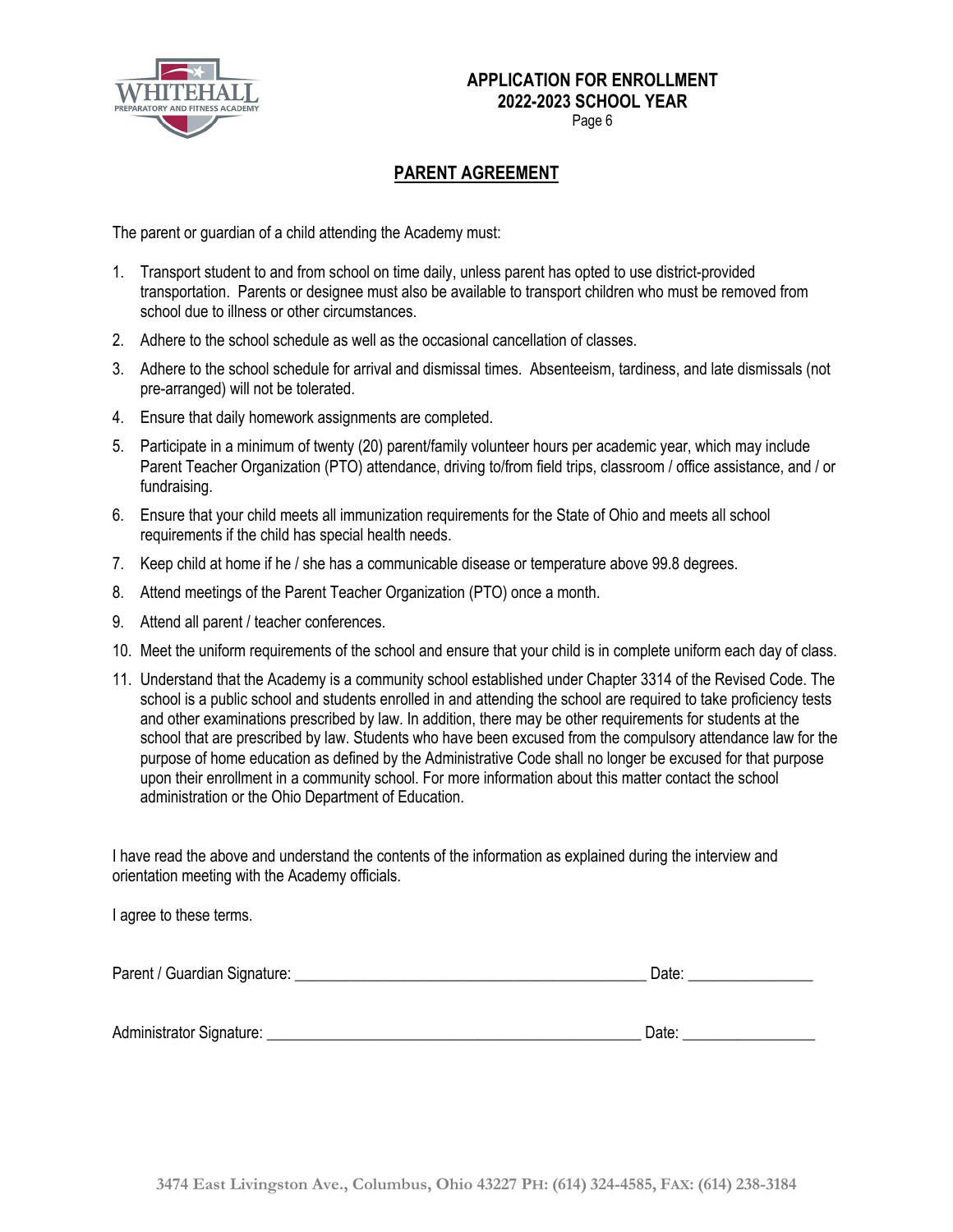

Page 7

#### **VERIFICATION FORM TRANSPORTATION / PICK-UP**

Name of Student: **Name of Student:**  $\blacksquare$ 

I am permitting the following persons to transport my child to / from school. I understand that if a person that is not on the following list shows up to transport my child, the school will not release the student without first contacting the parent/guardian. All persons must be at least eighteen (18) years old.

|    | FULL NAME (as it appears on valid state ID) RELATIONSHIP                                                              | <b>PHONE NUMBER</b> |
|----|-----------------------------------------------------------------------------------------------------------------------|---------------------|
|    |                                                                                                                       |                     |
| 2  | <u> 1989 - Andrea Albert III, poet e poet a provincia de la provincia de la provincia de la provincia de la provi</u> |                     |
| 3. |                                                                                                                       |                     |
| 4. |                                                                                                                       |                     |
|    | 5.                                                                                                                    |                     |
| 6. |                                                                                                                       |                     |
|    | <u> 1989 - John Amerikaanse kommunister († 1989)</u>                                                                  |                     |

The following persons are **NOT** permitted to transport my child (if applicable):

 NAME 1. \_\_\_\_\_\_\_\_\_\_\_\_\_\_\_\_\_\_\_\_\_\_\_\_\_\_\_\_\_\_\_\_\_\_\_\_\_\_\_\_\_\_\_\_\_\_\_\_\_\_\_\_\_\_\_\_ 2. \_\_\_\_\_\_\_\_\_\_\_\_\_\_\_\_\_\_\_\_\_\_\_\_\_\_\_\_\_\_\_\_\_\_\_\_\_\_\_\_\_\_\_\_\_\_\_\_\_\_\_\_\_\_\_\_ 3. \_\_\_\_\_\_\_\_\_\_\_\_\_\_\_\_\_\_\_\_\_\_\_\_\_\_\_\_\_\_\_\_\_\_\_\_\_\_\_\_\_\_\_\_\_\_\_\_\_\_\_\_\_\_\_\_ 4. \_\_\_\_\_\_\_\_\_\_\_\_\_\_\_\_\_\_\_\_\_\_\_\_\_\_\_\_\_\_\_\_\_\_\_\_\_\_\_\_\_\_\_\_\_\_\_\_\_\_\_\_\_\_\_\_ 5. \_\_\_\_\_\_\_\_\_\_\_\_\_\_\_\_\_\_\_\_\_\_\_\_\_\_\_\_\_\_\_\_\_\_\_\_\_\_\_\_\_\_\_\_\_\_\_\_\_\_\_\_\_\_\_\_

| Parent / Guardian Signature: | Date |
|------------------------------|------|
|                              |      |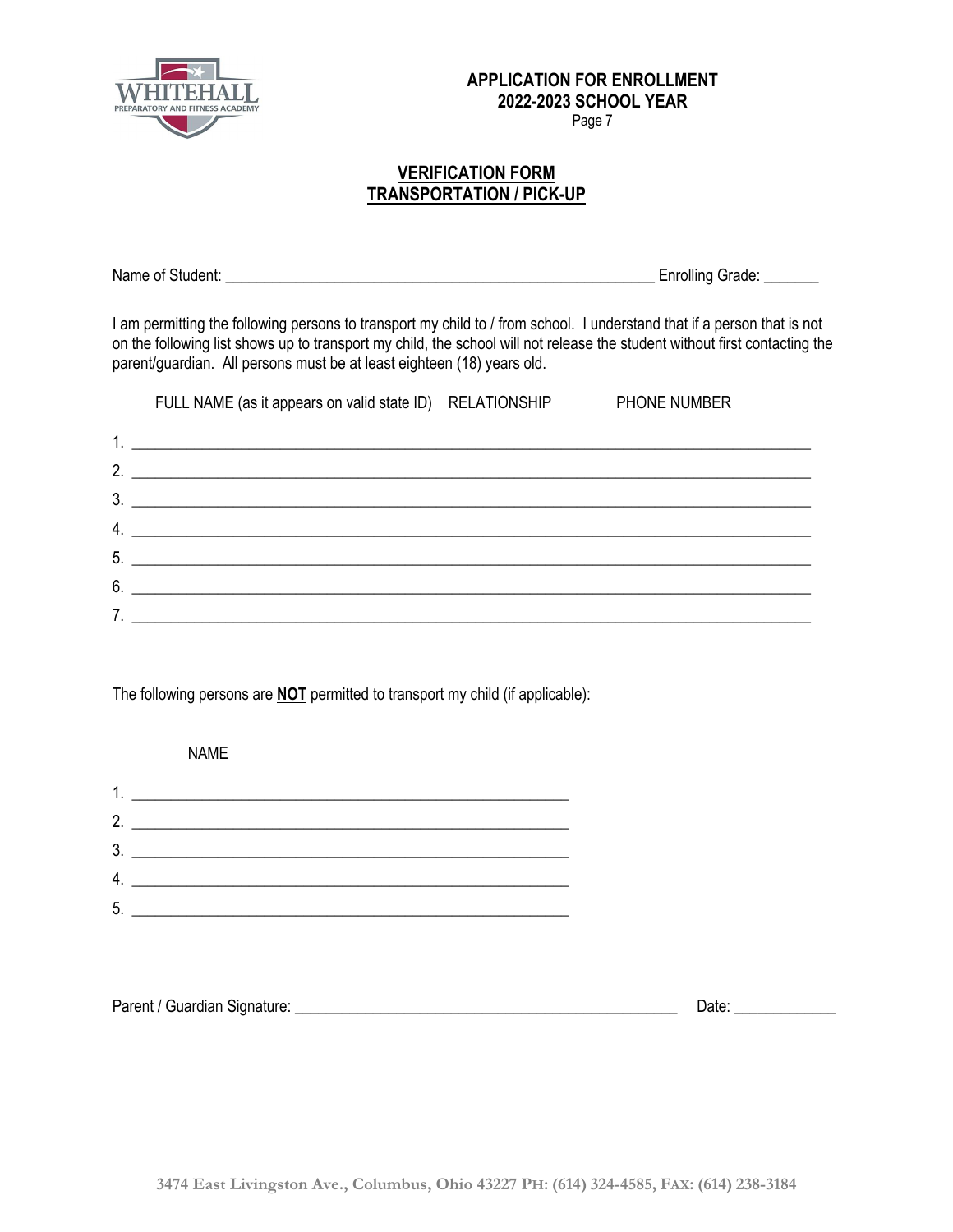

Page 8

## **EMERGENCY MEDICAL AUTHORIZATION**

| injured while under school authority, when parents or guardians cannot be reached.                                                                                                                                                                                                                                                                                                                                                                                                                                                                                                                                         |                     | Purpose: To enable parents and guardians to authorize the provision of emergency treatment for children who become ill or |                       |  |
|----------------------------------------------------------------------------------------------------------------------------------------------------------------------------------------------------------------------------------------------------------------------------------------------------------------------------------------------------------------------------------------------------------------------------------------------------------------------------------------------------------------------------------------------------------------------------------------------------------------------------|---------------------|---------------------------------------------------------------------------------------------------------------------------|-----------------------|--|
|                                                                                                                                                                                                                                                                                                                                                                                                                                                                                                                                                                                                                            |                     |                                                                                                                           |                       |  |
|                                                                                                                                                                                                                                                                                                                                                                                                                                                                                                                                                                                                                            |                     |                                                                                                                           |                       |  |
| Home Phone #: __________________________Work #: _______________________Cell #: _______________________________                                                                                                                                                                                                                                                                                                                                                                                                                                                                                                             |                     |                                                                                                                           |                       |  |
| Persons to contact in the event the school cannot reach you:                                                                                                                                                                                                                                                                                                                                                                                                                                                                                                                                                               |                     |                                                                                                                           |                       |  |
| <b>NAME</b>                                                                                                                                                                                                                                                                                                                                                                                                                                                                                                                                                                                                                | <b>RELATIONSHIP</b> | <b>PHONE NUMBER</b>                                                                                                       |                       |  |
|                                                                                                                                                                                                                                                                                                                                                                                                                                                                                                                                                                                                                            |                     |                                                                                                                           |                       |  |
| 2. $\frac{1}{2}$                                                                                                                                                                                                                                                                                                                                                                                                                                                                                                                                                                                                           |                     |                                                                                                                           |                       |  |
| 3.                                                                                                                                                                                                                                                                                                                                                                                                                                                                                                                                                                                                                         |                     |                                                                                                                           |                       |  |
| 4. $\overline{\phantom{a}}$                                                                                                                                                                                                                                                                                                                                                                                                                                                                                                                                                                                                |                     |                                                                                                                           |                       |  |
|                                                                                                                                                                                                                                                                                                                                                                                                                                                                                                                                                                                                                            |                     |                                                                                                                           |                       |  |
| PART I OR II MUST BE COMPLETED-PLEASE COMPLETE ONLY PART I OR PART II                                                                                                                                                                                                                                                                                                                                                                                                                                                                                                                                                      |                     |                                                                                                                           |                       |  |
| PART I: TO GRANT CONSENT I hereby give consent for the following medical care providers and local hospital to be called:                                                                                                                                                                                                                                                                                                                                                                                                                                                                                                   |                     |                                                                                                                           |                       |  |
| <b>NAME</b>                                                                                                                                                                                                                                                                                                                                                                                                                                                                                                                                                                                                                |                     |                                                                                                                           | <b>PHONE NUMBER</b>   |  |
|                                                                                                                                                                                                                                                                                                                                                                                                                                                                                                                                                                                                                            |                     |                                                                                                                           |                       |  |
|                                                                                                                                                                                                                                                                                                                                                                                                                                                                                                                                                                                                                            |                     |                                                                                                                           |                       |  |
|                                                                                                                                                                                                                                                                                                                                                                                                                                                                                                                                                                                                                            |                     |                                                                                                                           |                       |  |
| In the event reasonable attempts to contact me have been unsuccessful, I hereby give my consent for (1) the administration<br>of any treatment deemed necessary by above-named doctor, or, in the event the designated preferred practitioner is not<br>available, by another licensed physician or dentist; and (2) the transfer of the child to any hospital reasonably accessible. This<br>authorization does not cover major surgery unless the medical opinions of two other licensed physicians or dentists,<br>concurring in the necessity for such surgery, are obtained prior to the performance of such surgery. |                     |                                                                                                                           |                       |  |
| Facts concerning the child's medical history including allergies, medications being taken, and any physical impairments to<br>which a physician should be alerted:                                                                                                                                                                                                                                                                                                                                                                                                                                                         |                     |                                                                                                                           |                       |  |
|                                                                                                                                                                                                                                                                                                                                                                                                                                                                                                                                                                                                                            |                     |                                                                                                                           | Date: $\qquad \qquad$ |  |
| PART II - REFUSAL TO CONSENT I do NOT give my consent for emergency medical treatment of my child. In the event of<br>illness or injury requiring emergency treatment, I wish the school authorities to take the following action(s):                                                                                                                                                                                                                                                                                                                                                                                      |                     |                                                                                                                           |                       |  |

Parent/Guardian Signature: \_\_\_\_\_\_\_\_\_\_\_\_\_\_\_\_\_\_\_\_\_\_\_\_\_\_\_\_\_\_\_\_\_\_\_\_\_\_\_\_\_\_\_\_\_\_\_\_\_\_ Date: \_\_\_\_\_\_\_\_\_\_\_\_\_

 $\_$  ,  $\_$  ,  $\_$  ,  $\_$  ,  $\_$  ,  $\_$  ,  $\_$  ,  $\_$  ,  $\_$  ,  $\_$  ,  $\_$  ,  $\_$  ,  $\_$  ,  $\_$  ,  $\_$  ,  $\_$  ,  $\_$  ,  $\_$  ,  $\_$  ,  $\_$  ,  $\_$  ,  $\_$  ,  $\_$  ,  $\_$  ,  $\_$  ,  $\_$  ,  $\_$  ,  $\_$  ,  $\_$  ,  $\_$  ,  $\_$  ,  $\_$  ,  $\_$  ,  $\_$  ,  $\_$  ,  $\_$  ,  $\_$  ,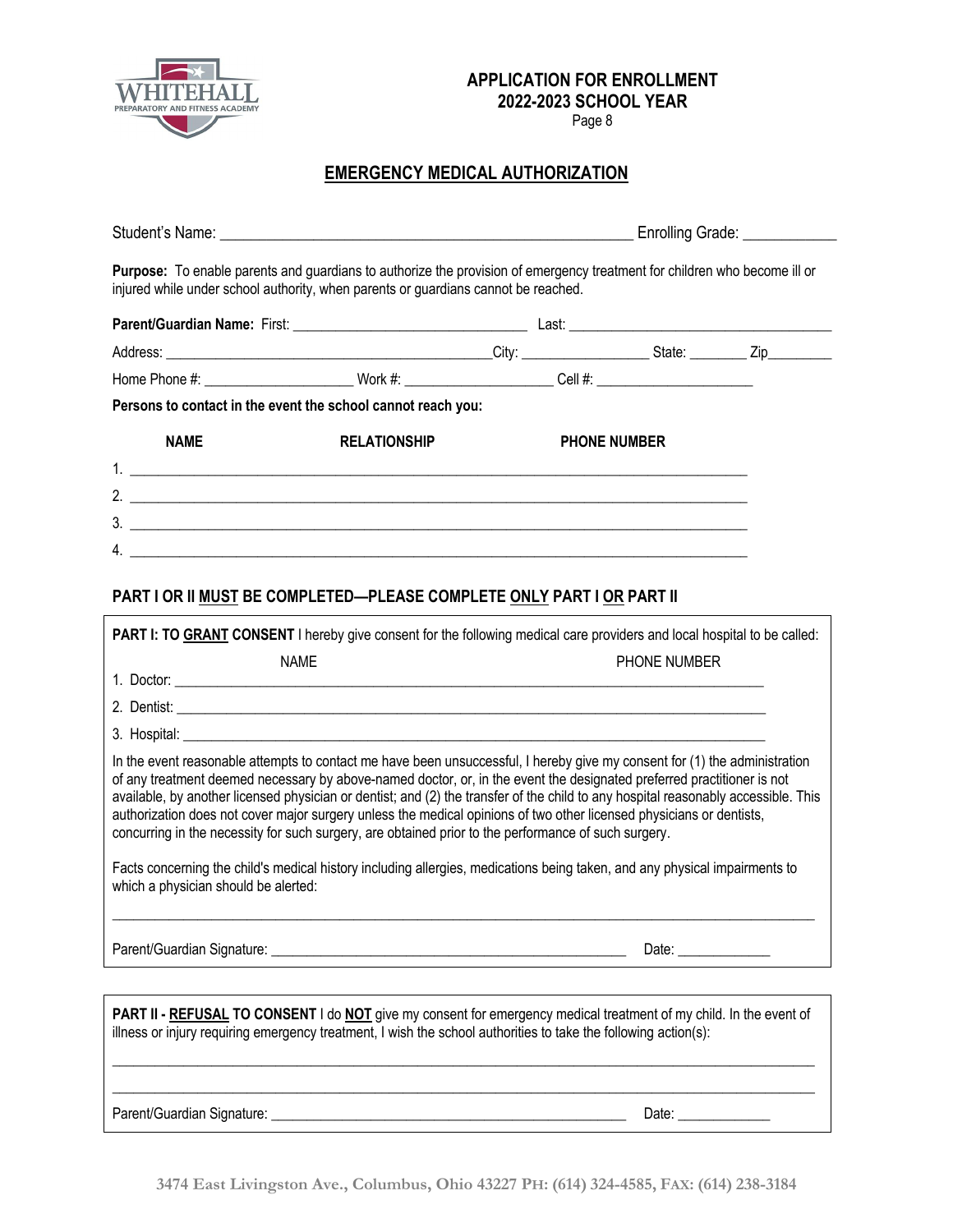

Page 9

## **HEALTH & FITNESS PARENTAL CONSENT FORM**

Name of Student: **Name of Student:**  $\blacksquare$ 

I hereby certify that I am the parent / legal guardian of the student named above, and that to the best of my knowledge, he / she is physically fit to participate in all sporting events scheduled through the Academy, subject to the limitations listed below.

It is understood that by signing this contract, I agree to abide by the rules and regulations of the school's fitness program. It is also understood that signing this contract releases from liability, the school and / or fitness instructors from any injuries sustained during his / her participation in all sporting events or practices.

Insurance: It is the responsibility of each parent / legal guardian to adequately cover their child participating in any sporting event through the Academy program with proper insurance.

Please list below any illness, injury, physical limitation, or other medical condition that would limit your child's participation in the fitness program in any way. Please note "None" if your child does not have limitations. \*\*\* If your child has asthma but will be participating in the Fitness program, he / she MUST bring his / her inhaler to fitness class each day. You MUST fill out medication permission forms for inhalers to be permitted in fitness classes.

 $\_$  ,  $\_$  ,  $\_$  ,  $\_$  ,  $\_$  ,  $\_$  ,  $\_$  ,  $\_$  ,  $\_$  ,  $\_$  ,  $\_$  ,  $\_$  ,  $\_$  ,  $\_$  ,  $\_$  ,  $\_$  ,  $\_$  ,  $\_$  ,  $\_$  ,  $\_$  ,  $\_$  ,  $\_$  ,  $\_$  ,  $\_$  ,  $\_$  ,  $\_$  ,  $\_$  ,  $\_$  ,  $\_$  ,  $\_$  ,  $\_$  ,  $\_$  ,  $\_$  ,  $\_$  ,  $\_$  ,  $\_$  ,  $\_$  ,

\_\_\_\_\_\_\_\_\_\_\_\_\_\_\_\_\_\_\_\_\_\_\_\_\_\_\_\_\_\_\_\_\_\_\_\_\_\_\_\_\_\_\_\_\_\_\_\_\_\_\_\_\_\_\_\_\_\_\_\_\_\_\_\_\_\_\_\_\_\_\_\_\_\_\_\_\_\_\_\_\_\_\_\_\_\_\_\_\_\_\_\_\_

\_\_\_\_\_\_\_\_\_\_\_\_\_\_\_\_\_\_\_\_\_\_\_\_\_\_\_\_\_\_\_\_\_\_\_\_\_\_\_\_\_\_\_\_\_\_\_\_\_\_\_\_\_\_\_\_\_\_\_\_\_\_\_\_\_\_\_\_\_\_\_\_\_\_\_\_\_\_\_\_\_\_\_\_\_\_\_\_\_\_\_\_\_

\_\_\_\_\_\_\_\_\_\_\_\_\_\_\_\_\_\_\_\_\_\_\_\_\_\_\_\_\_\_\_\_\_\_\_\_\_\_\_\_\_\_\_\_\_\_\_\_\_\_\_\_\_\_\_\_\_\_\_\_\_\_\_\_\_\_\_\_\_\_\_\_\_\_\_\_\_\_\_\_\_\_\_\_\_\_\_\_\_\_\_\_\_

#### WARNING

I am aware that playing or practicing to play / participate in any sport can be a dangerous activity involving many risks of injury. I understand that the dangers and risks of playing or practicing to play / participate in sports include, but are not limited to: death, serious neck and spinal injuries which may result in complete or partial paralysis, brain damage, serious injury to virtually all internal organs, serious injury to virtually all bones, joints, ligaments, muscles, tendons and other aspects of the skeletal system, and serious injury or impairment to other aspects of the body, general health and well-being. I understand that the dangers of playing or practicing to play / participate in sports may result not only in serious injury, but in serious impairment of my child's future abilities to earn a living, to engage in other business, social and recreational activities and generally enjoy his / her life.

| Parent / Guardian Signature: | Date |  |
|------------------------------|------|--|
|                              |      |  |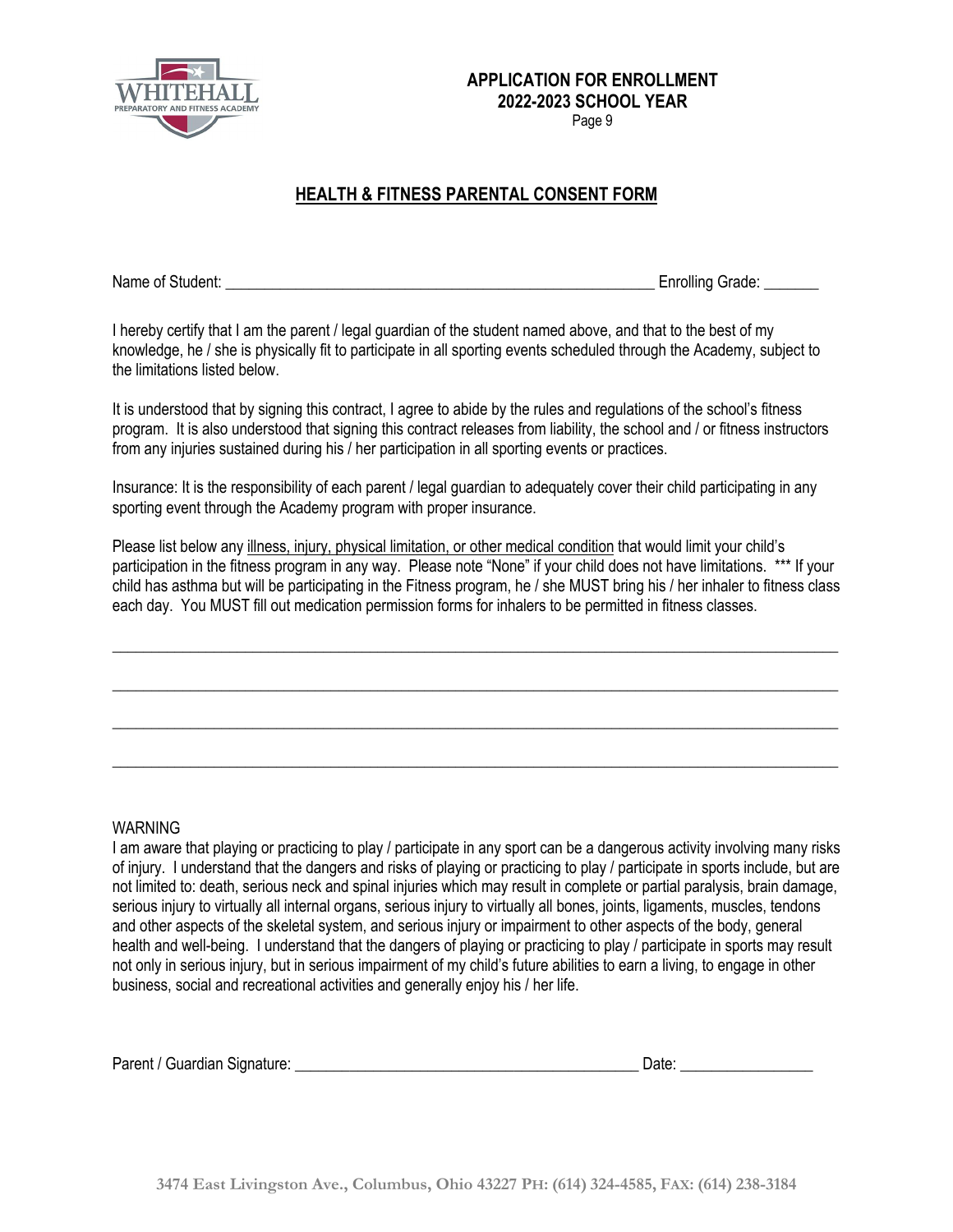

Page 10

### **MARTIAL ARTS / SPARRING PERMISSION FORM**

#### ATTENTION PARENTS / GUARDIANS:

Our desire is for each student to progress rapidly in his or her martial arts classes. Our hopes are that our students will continue to progress and develop enough skills to compete in martial arts tournaments achieving steady promotions in belt degrees (white, yellow, green, purple, brown, red, black). We would like each student to achieve his or her "black belt" before leaving the Academy after his or her  $8<sup>th</sup>$  grade school year. In order for this continuation in skills the students must begin to "spar" to develop the talent to compete. In order to accomplish this we need your signed permission.

Please note that we have purchased the proper equipment for padded sparring competition. This is protective gear, which will aid in your child's safety. This will be contact, padded sparring lessons. We require that each student purchase a mouth guard at K-mart, Wal-Mart, or any other discount store. These usually range from \$1-3 dollars.

\*\*\*\*New students will NOT be permitted to spar until their skills have increased to the level and ability of sparring.

My student **\_\_\_\_\_HAS PERMISSION \_\_\_\_\_\_ DOES NOT HAVE PERMISSION** to begin sparring lessons in martial arts class. I understand that this will be a contact competition.

My student **WILL WILL NOT** be wearing a mouth guard.

Name of Student: \_\_\_\_\_\_\_\_\_\_\_\_\_\_\_\_\_\_\_\_\_\_\_\_\_\_\_\_\_\_\_\_\_\_\_\_\_\_\_\_\_\_\_\_\_\_\_\_\_\_\_\_\_\_\_ Enrolling Grade: \_\_\_\_\_\_\_

Parent / Guardian Signature: \_\_\_\_\_\_\_\_\_\_\_\_\_\_\_\_\_\_\_\_\_\_\_\_\_\_\_\_\_\_\_\_\_\_\_\_\_\_\_\_\_\_\_\_\_ Date: \_\_\_\_\_\_\_\_\_\_\_\_\_\_\_\_\_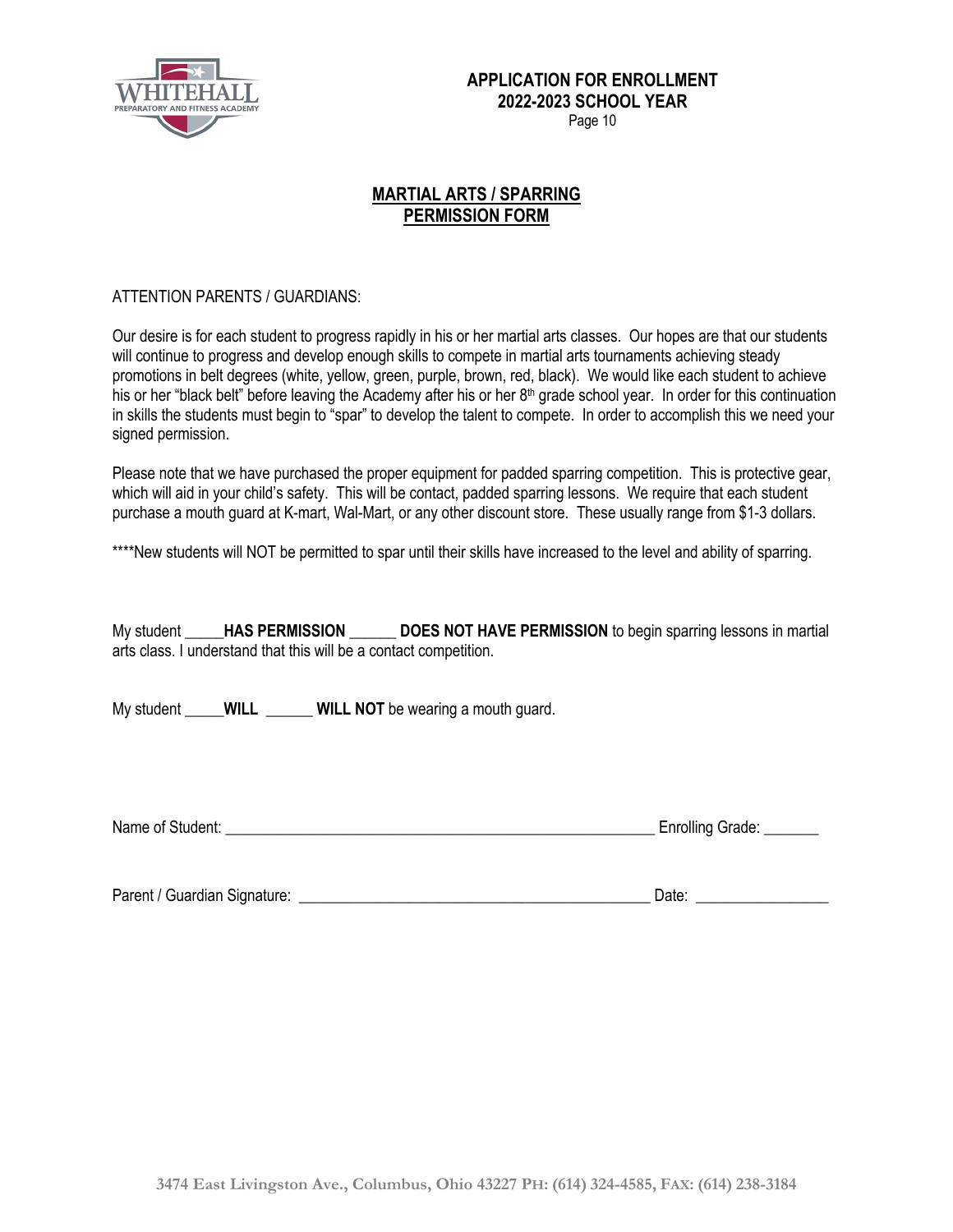

## **DIRECTORY & MINOR PHOTO RELEASE FORM**

With my signature below, I give the Academy permission to publish in print, electronic or video format the likeness or image of my child. I release all claims against the school or its representatives with respect to copyright ownership and publication including any claim for compensation related to use of the materials.

With my signature I also am informing the Academy that I do not wish to release my or my child's directory information when a request for directory information is made with the Academy by another party not related to the Academy.

| Date: the contract of the contract of the contract of the contract of the contract of the contract of the contract of the contract of the contract of the contract of the contract of the contract of the contract of the cont |
|--------------------------------------------------------------------------------------------------------------------------------------------------------------------------------------------------------------------------------|

#### **General Guidelines**

A release must be obtained when photographing or videotaping a minor (under 18). Parent or guardian signatures are required; signatures of minors are not sufficient. When images are published, the school or its representative will take cautionary steps to provide minimum identifying information and will not use specific street or mailing addresses, e-mail addresses, or phone numbers. Signed release forms are not needed when subjects are in public places, such as fairgrounds or parks. It is the responsibility of the photographer or videographer to obtain signed release forms and maintain records. If you have questions, please inquire at your child's school office.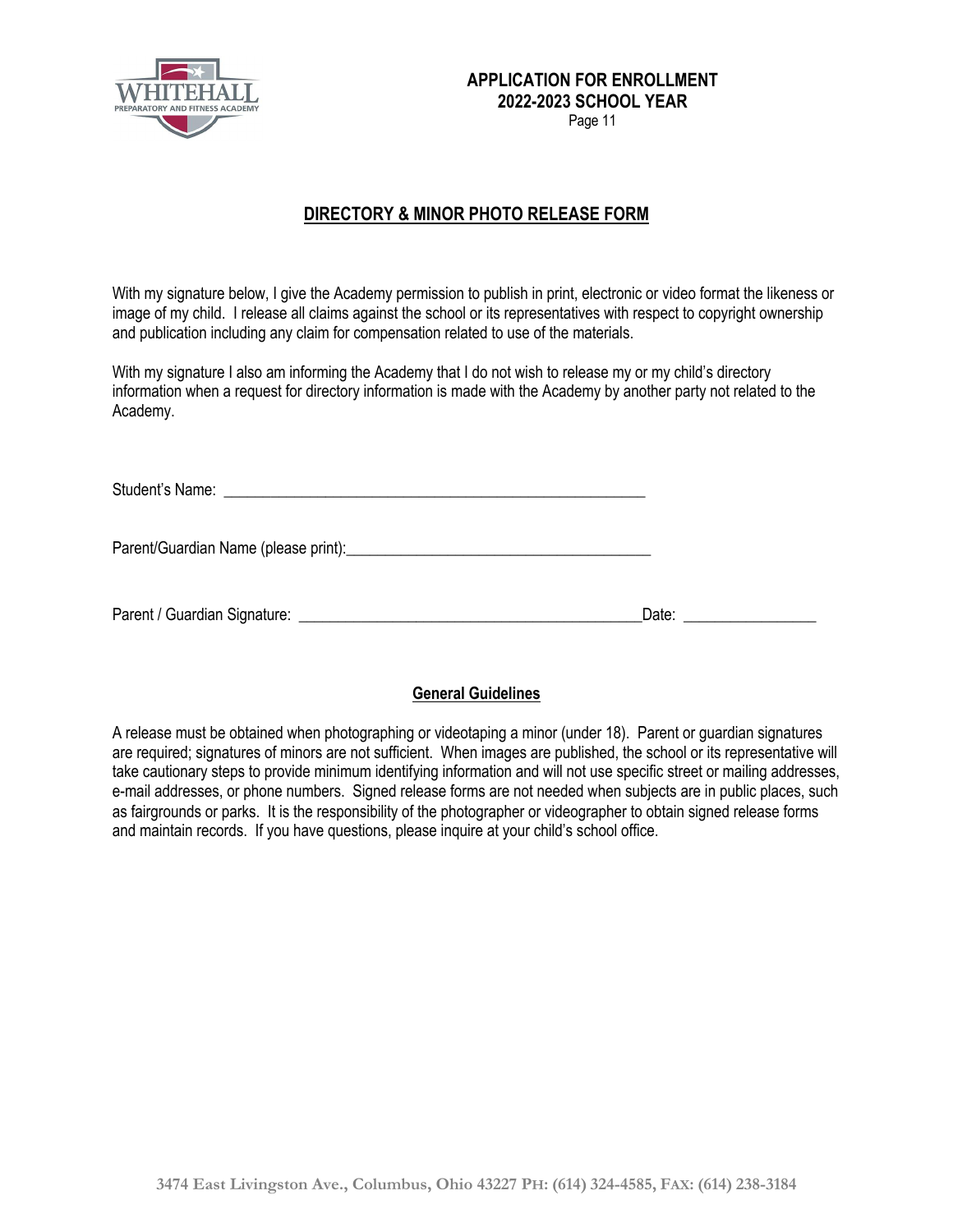

Page 12

## **PARENT REFERRAL FORM**

Name of Student: \_\_\_\_\_\_\_\_\_\_\_\_\_\_\_\_\_\_\_\_\_\_\_\_\_\_\_\_\_\_\_\_\_\_\_\_\_\_\_\_\_\_\_\_\_\_\_\_\_\_\_\_\_\_\_

What was the **most effective** means of learning about the Academy

| 1.       | <b>Advertisement about the Academy</b>                                                                                                                                         |               |  |  |
|----------|--------------------------------------------------------------------------------------------------------------------------------------------------------------------------------|---------------|--|--|
|          | Direct mail came to my mailbox                                                                                                                                                 |               |  |  |
|          | A flyer / doorhanger came to my house                                                                                                                                          |               |  |  |
|          | I saw a flyer in my community                                                                                                                                                  |               |  |  |
|          | I saw a printed ad in a Parent Magazine                                                                                                                                        |               |  |  |
|          | I clicked an online ad on the internet or Facebook                                                                                                                             |               |  |  |
|          | I saw a billboard for the school                                                                                                                                               |               |  |  |
|          | I heard a radio advertisement                                                                                                                                                  |               |  |  |
|          | I saw a TV advertisement                                                                                                                                                       |               |  |  |
| 2.<br>3. | I found the Academy _______ online or<br>on Facebook<br>I was referred by an individual<br>I was referred by a parent, <u>I example and the set of parent</u> (name of parent) |               |  |  |
|          | I was referred by an Academy employee _________________________________(name of employee)                                                                                      |               |  |  |
| 4.       | My child is a sibling or<br>other family member of an existing student                                                                                                         |               |  |  |
| 5.       |                                                                                                                                                                                | (please note) |  |  |

The Academy appreciates your feedback!